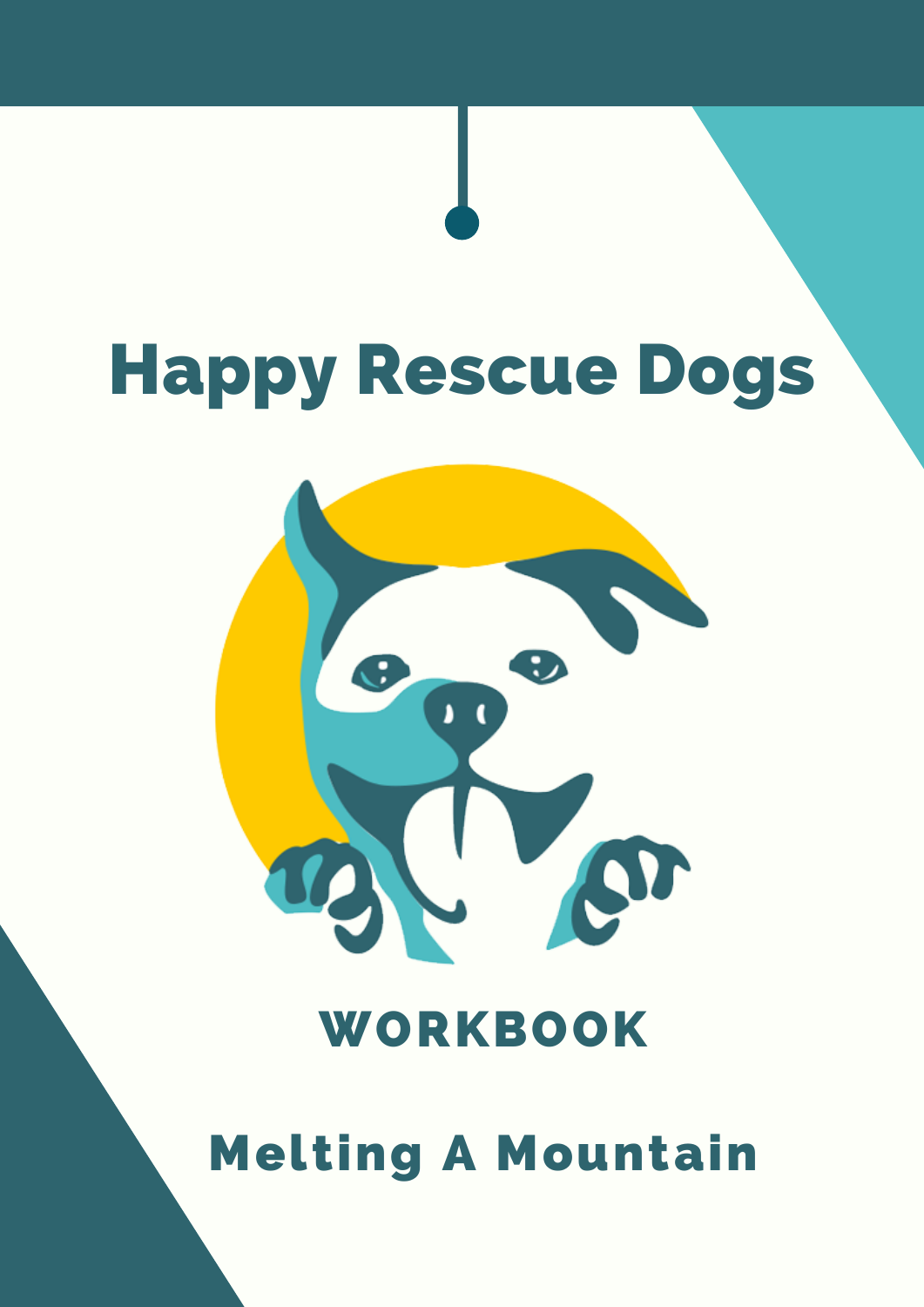## MELTING A MOUNTAIN

## **COMMON PROBLEM BEHAVIORS**

Plug in all of the behaviors that apply below into your Melting A Mountain Sheet

### Separation Anxiety Related

#### **Challenges**

- Following you around the house
- Upset when they hear keys
- Sticky to your side
- Pees poops in house when left alone
- Extreme happiness (eustress) when you arrive home
- Relies on other dogs for comfort
- Panicky when you leave
- Drools in crate
- Destruction when you're not home
- Excessive barking when you're away
- Staring at you throughout the day
- Difficult time staying with someone else or walking away from you
- Breaks out of crate
- Pawing for attention

#### Territorial Aggression Behaviors

- Territorial outside
- Territorial around their food with people
- Territorial around their food with dogs
- Territorial about their space
- Territorial of another person
- Territorial of another dog
- Resource guards toys
- Barking out window
- Pushy

#### Food Related Challenges

- Excitement around food
- Resource Guarding food
- Excitement around feeding time
- Begging for meals
- Spins and barks when getting meals ready
- Won't eat (when you're not there)
- Picky eater
- Jumping on counters

#### Fearful Behaviors

- Inability to relax because they're fearful
- Shy with people
- Reactive with people
- Aggressive with people
- Shy with dogs
- Reactive with dogs
- Aggressive with dogs
- Dislikes certain parts of the house
- Nervous licking / shaking
- Fearful outside won't eat
- Fearful of objects
- Fearful of locations
- Shut Down inside /outside  $\bullet$
- Doesn't like to be touched
- Fearful of kids / babies
- Leash reactivity distress
- Change of location
- Tight spaces
- Grooming
- Spray Bottle
- Collar or Leash being put on them
- Whining
- Needy Pushy
- Won't go to the bathroom with human

#### Noise & Vision Sensitivity Challenges

- People noises
- Wildlife noises and chasing wildlife
- Vacuum
- Household noises
- TV and Computer noises
- Cooking noises
- Skateboards
- Thunderstorms
- Car Rides
- Verbal Cue's (like wanna go for a ride? / walk?)

#### Hyperactive Behaviors & Won't Listen

- Hyperactive around toys
- Hyperactive when playing
- Gets the zoomies
- Inability to relax because they're hyper
- Won't listen when aroused
- Plays rough with dogs
- Plays rough with people
- Excitability when greeting people
- Jumping on quests
- Exciteabilty when greeting dogs
- Leash reactivity (eustress)
- Rushing through doors
- Toy obsession
- Tail chasing
- Play biting
- Light chasing
- Gets into trash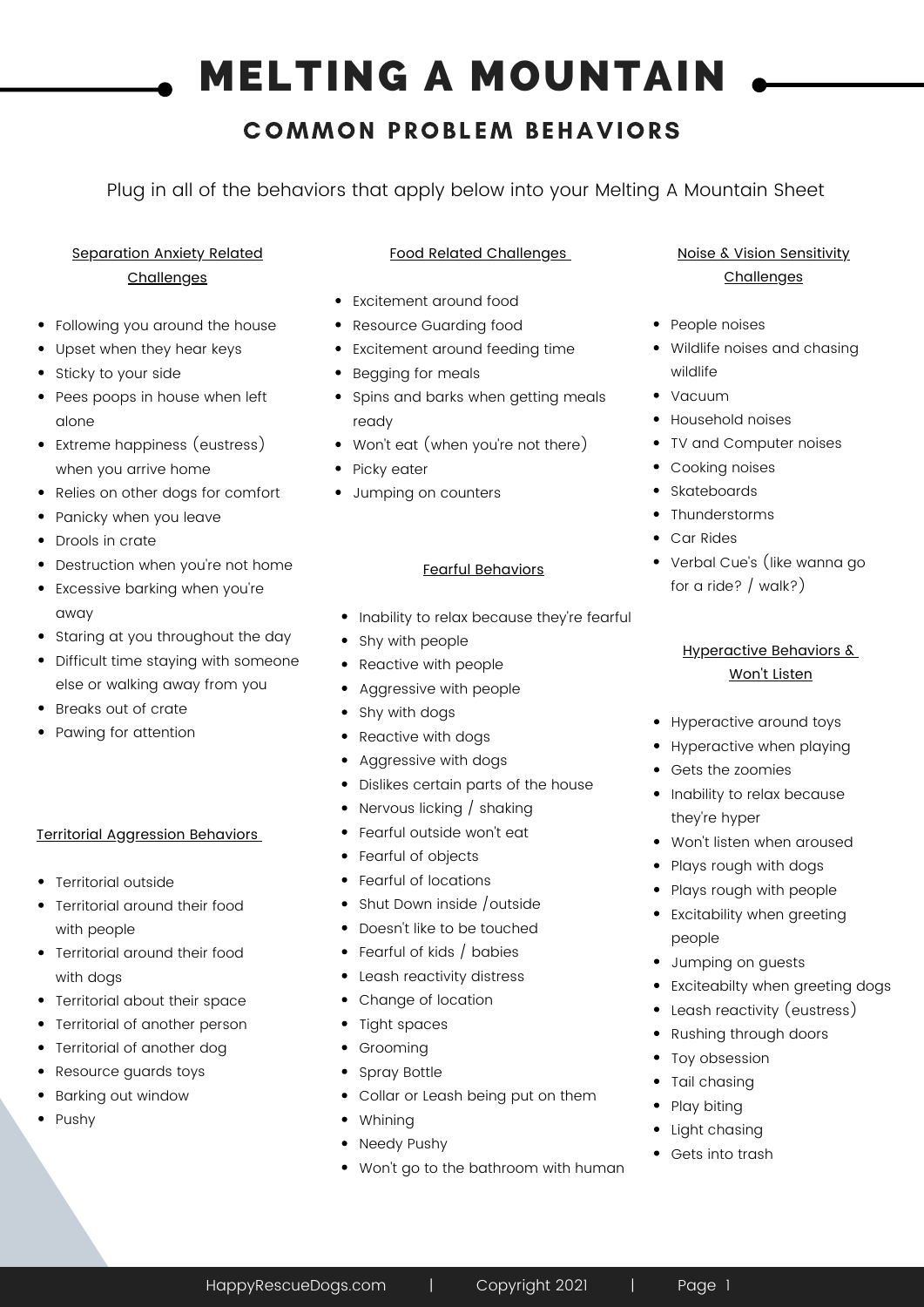## Rating Problem Behaviors

### **3 FACTORS TO CONSIDER**

There are 3 factors that can help determine whether a problem behavior is low on the mountain or whether a problem behavior is high on the mountain

Is the behavior easy to change, or is the behavior hard to change? Note: the hardest emotional states to change are stressed, panicked or fearful.  $\frac{1}{1}$ 

Does the behavior happen when the dog is near us or when the 2 Does the behavior happen when the dog is near us or when the<br>dog is far from us (inside or outside of our sphere of influence)?



What is the scarcity or predictability of the challenge that influences the behavior?

#### Low on the mountain:

Behavior is easy to change because…

- <sup>o</sup> In these moments, the dog will happily eat food
- The behavior happens near us (within our sphere of influence)
- The challenge occurs predictably (at a certain time of day)

#### High on the mountain:

Behavior is hard to change because…

- In these moments, the dog won't eat food (Example: intense reactivity)
- Behavior happens away from us (outside of our sphere of influence when no person is around (Example: severe separation anxiety)
- The challenge occurs scarcely, randomly, or at unpredictable times (Example: Strangers, motorcycles, fireworks, vet visits, feral cats)

|            | Lower on the Mountain                                                                                                                                                                  | Higher on the Mountain                                                                                                                                                                                                                       |
|------------|----------------------------------------------------------------------------------------------------------------------------------------------------------------------------------------|----------------------------------------------------------------------------------------------------------------------------------------------------------------------------------------------------------------------------------------------|
| Jumping    | A dog jumps on its owner out of excitement.<br>The dog is in a state of eustress when their<br>person is home. The dog is in an appetitive<br>state and would happily eat food.        | Your dog jumps on the door when you leave the<br>house. Dog is in a state of fear, stress and panic.<br>The dog is in an aversive state, the dog would be<br>much less likely to eat food and the dog is out of<br>your sphere of influence. |
| Reactivity | A dog barks at the television while the owner<br>is sitting in the living room and watching<br>television. Dog is in sphere of influence<br>behavior is predictable and dog eats food. | A dog runs out into the yard and is barking at the<br>passing dogs, while running back and forth along<br>the fence line. Dog is out of our sphere of influence,<br>is less likely to eat and behavior is unpredictable.                     |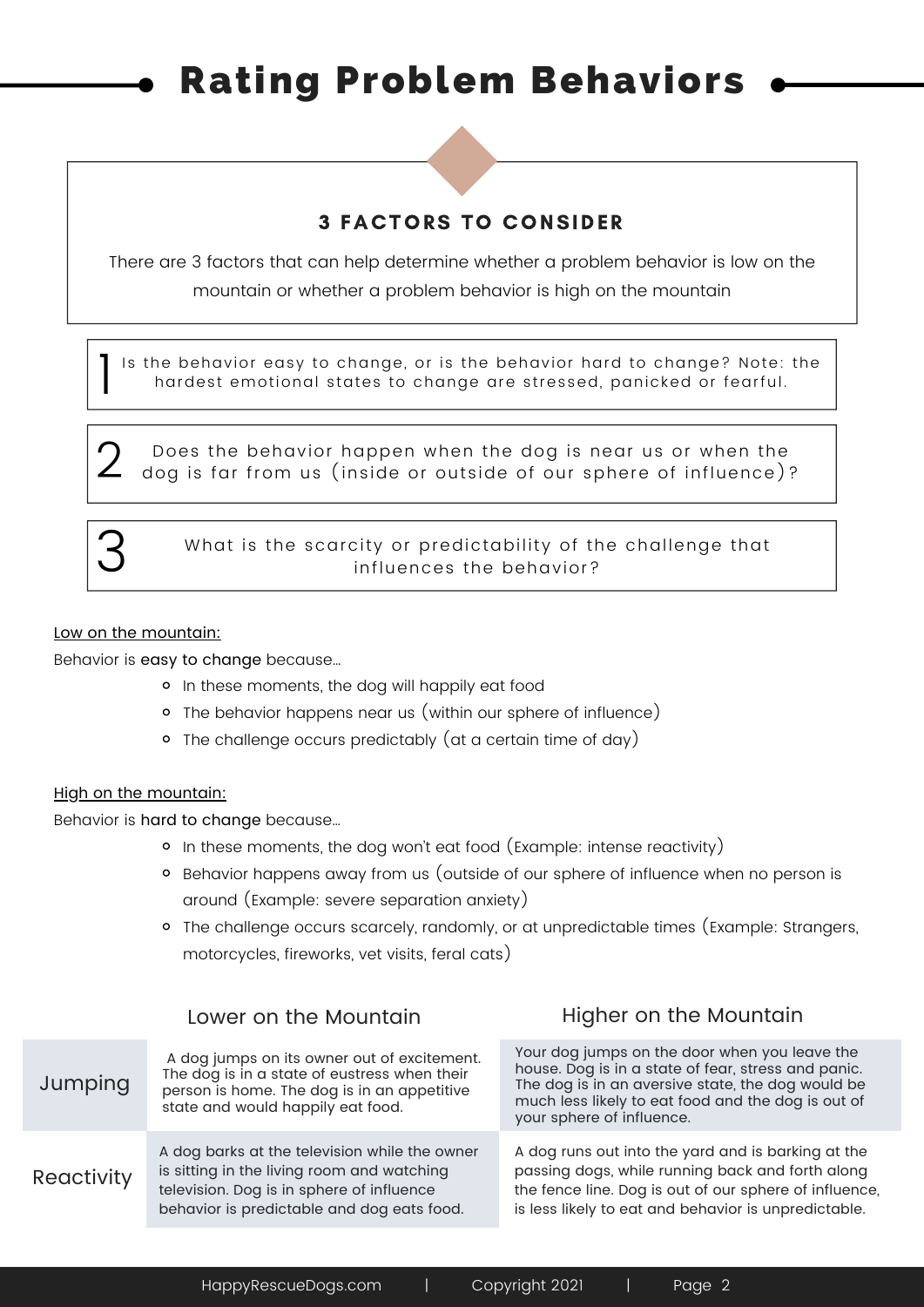## Melting a Mountain Sheet

**INTRODUCTION** 

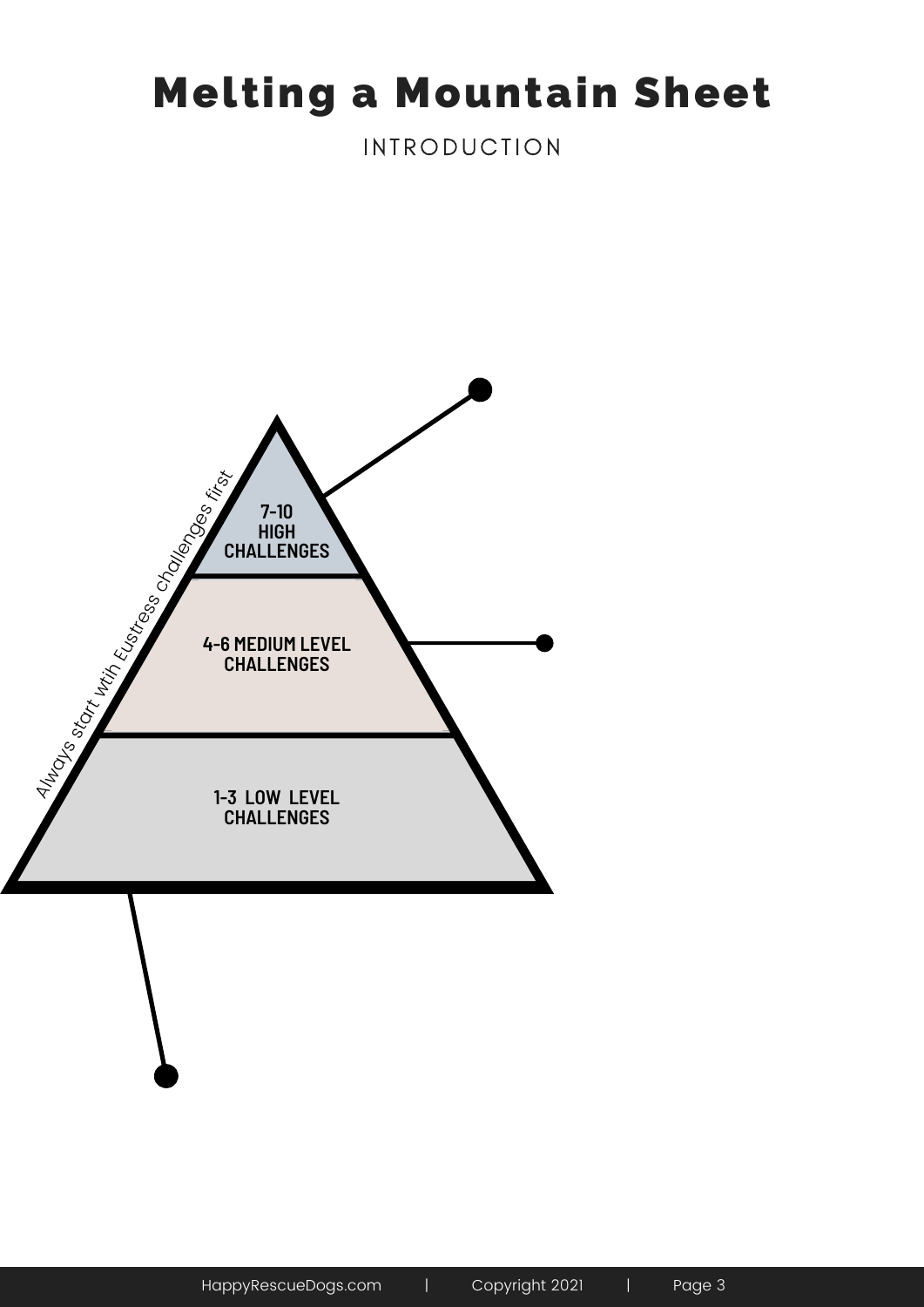## **USING THE MELTING A MOUNTAIN SHEET IN DOGGIE MEDITATION**

### START YOUR BEHAVIORAL DOWN IN AREAS WITH MINIMAL FRUSTRATION

When starting your Behavioral Downs always start in the easiest location. These will be in areas that your dog is relatively calm in. This helps to build a foundation of skill before moving onto your Low Level Challenges.

## CREATE EUSTRESS FIRST

Within those 1-3 Level Challenges work on challenges (in the easiest part of the house) that create eustress in your dog (excitable stress) first. It's easier for your dog to be successful if you first teach them how to relax when excited.

## START RESOLVING EUSTRESS CHALLENGES FIRST

Always resolve eustress challenges first before resolving distress challenges in each phase of the Melting A Mountain Chart.